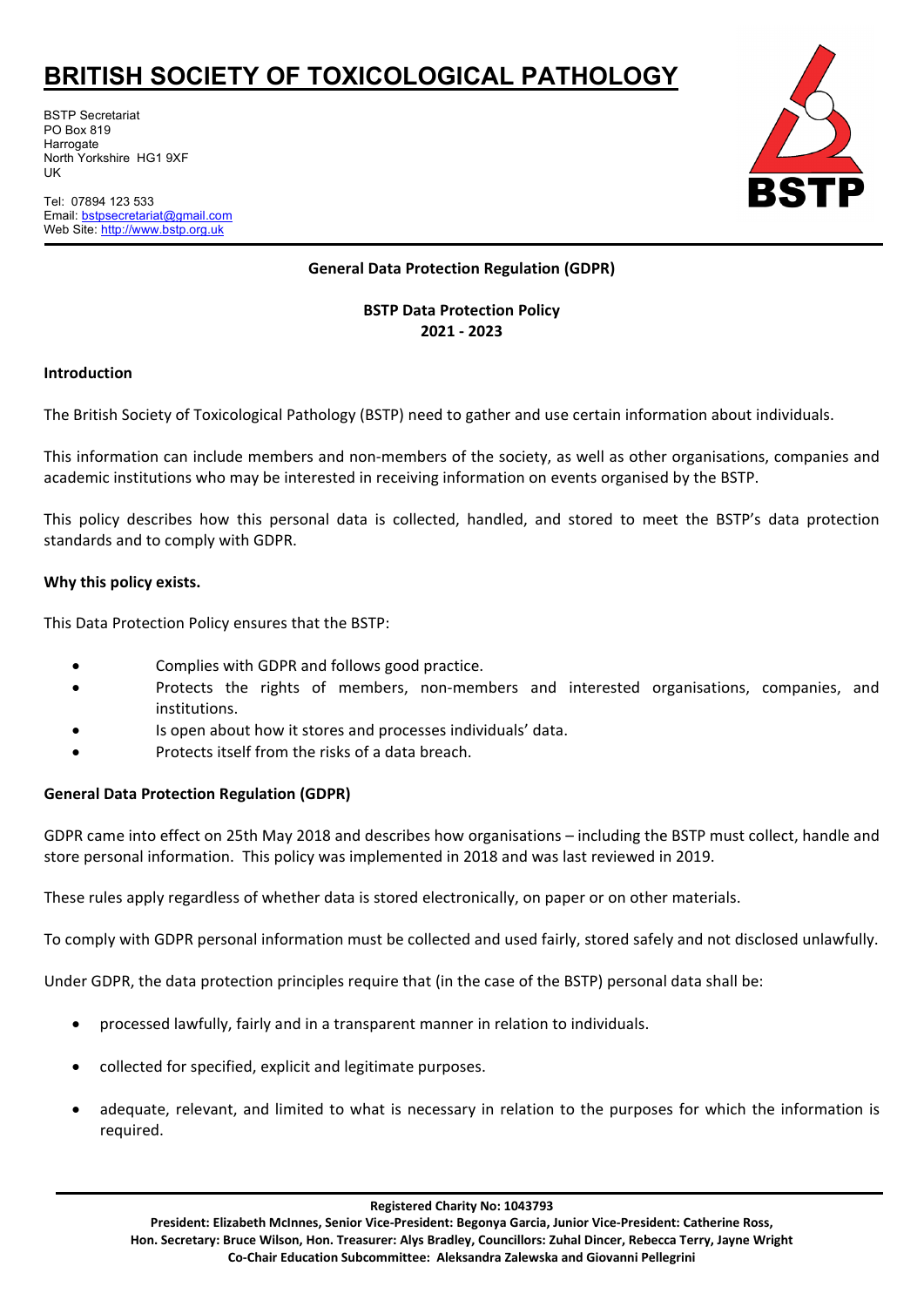BSTP Secretariat PO Box 819 **Harrogate** North Yorkshire HG1 9XF UK

Tel: 07894 123 533 Email: [bstpsecretariat@gmail.com](mailto:bstpsecretariat@gmail.com) Web Site: http://www.bstp.org.uk



- accurate and kept up to date.
- kept no longer than necessary, including stored in an archive.
- kept in a manner that ensures appropriate security, including unauthorised or unlawful access or processing.

A full list of requirements can be found on **<https://ico.org.uk/for-organisations/guide-to-data-protection/>**

#### **Policy scope**

This policy applies to all members of the BSTP Council, Education Subcommittee and the BSTP Secretariat. Additionally, it applies to any organisation, contractor, supplier, or any other people working on behalf of the BSTP.

The policy applies to all data that the BSTP holds relating to identifiable individuals and can include:

- Names of individuals.
- Postal addresses.
- Email addresses.
- Telephone number.
- Any other information relating to individuals.

#### **GDPR risks**

This policy aims to protect the BSTP from data security risks, including:

- Breaches of confidentiality i.e. information being given out inappropriately.
- Failing to offer choice i.e. all individuals should be free to choose how the BSTP uses data relating to them.
- Reputational damage i.e. how the BSTP would respond if unauthorised access was gained to the information it held on individuals.

Anyone handling BSTP data must ensure that it is handled and processed in line with this policy and GDPR principles.

The following people have specific areas of responsibility:

All members of the BSTP Council must ensure that the BSTP meets its legal obligations and is responsible for:

- Ensuring all IT systems used for storing data meet acceptable security standards.
- Evaluating any third-party services the BSTP is considering using to store or process data i.e. cloud storage or computing services.
- Approve GDPR statements attached to any communications i.e. emails, letters, website.
- Ensuring that those able to access data covered by this policy are able to do so in the course of their work.
- Ensuring that data is not shared informally or disclosed to unauthorised people i.e. to other organisations.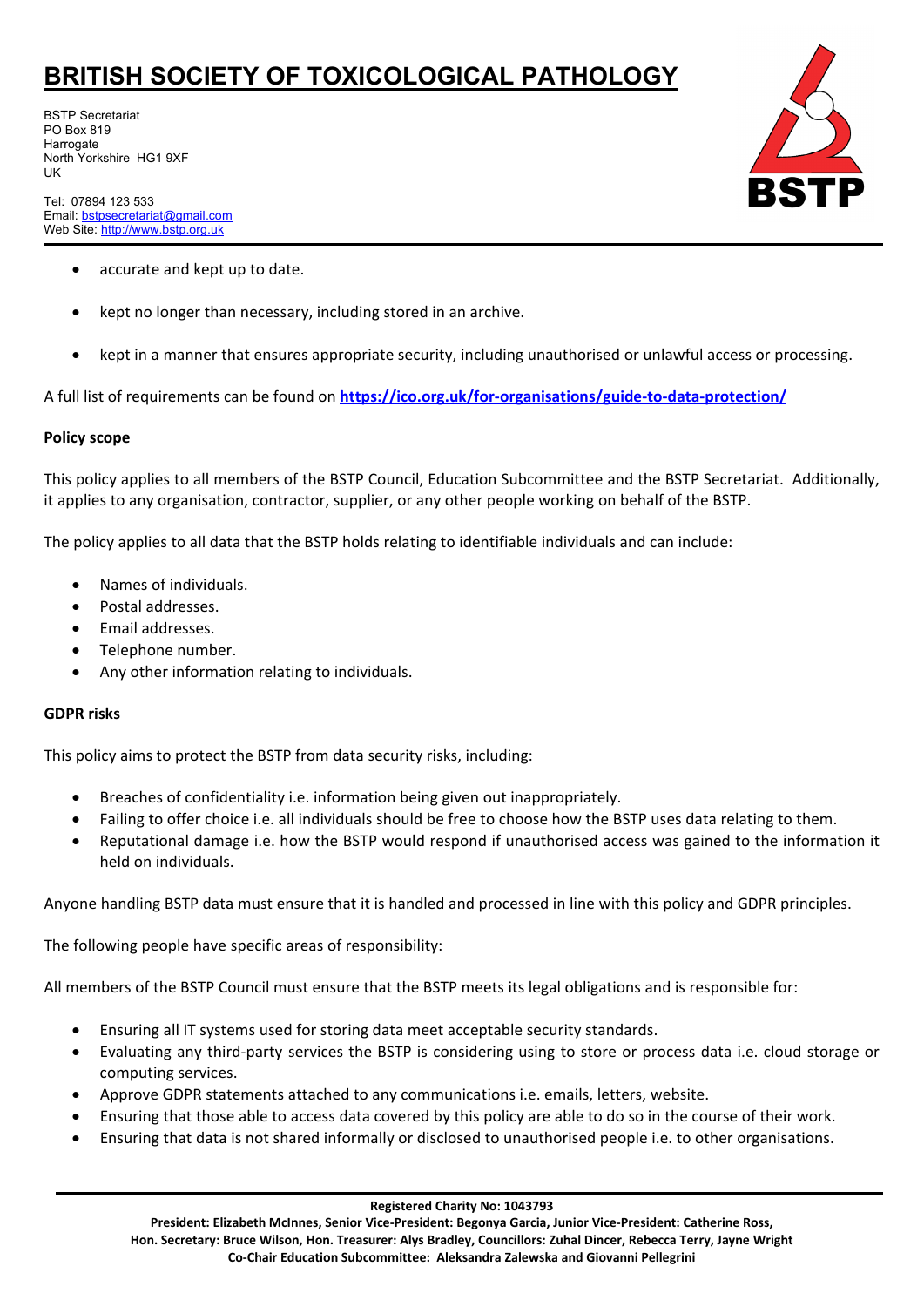BSTP Secretariat PO Box 819 **Harrogate** North Yorkshire HG1 9XF UK

Tel: 07894 123 533 Email: [bstpsecretariat@gmail.com](mailto:bstpsecretariat@gmail.com) Web Site: http://www.bstp.org.uk

## Alys Bradley (the Data Controller) is responsible for:

- Keeping Council updated about GDPR responsibilities, risks, and issues.
- Reviewing all GDPR procedures and related policies in line with the agreed schedule.
- Provide GDPR guidelines and if necessary, advice for individuals with access to data.
- Respond to requests from individuals (via the BSTP Secretariat) about the data the BSTP holds.

### **Data storage**

GDPR applies to data stored electronically and on paper.

- When data i.e. membership application forms is stored on paper, it should kept in a secure place where unauthorised people cannot see it.
- When not required, the paper files should be kept in a locked drawer, filing cabinet or office.
- It is the responsibility of all those with access to paper records to ensure that they are not left where unauthorised people can see them.
- When no longer required, paper records are securely destroyed by either cross shredding or by incineration.

When data is stored electronically, it must be protected from unauthorised access, accidental deletion and malicious hacking attempts:

- Data should be protected by strong passwords that are changed regularly and never shared between those requiring access.
- Any data stored on removable media i.e. CD, DVD, USB Memory Sticks should be kept locked away securely when not being used.
- Data should only be stored on designated drives and servers and should only be uploaded to an approved cloud computing service with agreement from the BSTP Council.
- Data should be frequently backed up and those backups tested regularly.
- Data should only be saved to laptops or other mobile devices i.e. tables or smart phones for short term use, long term storage of data is not recommended for these types of devices.
- All servers and computers containing data should be protected by security software and a firewall.

### **Data use**

Personal data is of no value to the BSTP unless the society can make use of it. It is when personal data is accessed and used that it can be at the greatest risk of loss, corruption, or theft.

Those members and non-members of the BSTP working with personal data, should ensure that the data is not shared informally and that the screens of their computers are always locked when left unattended.

Although the BSTP is in contact with similar organisations in Europe and the USA it is the policy of the society **NOT** to pass on details of the mailing list.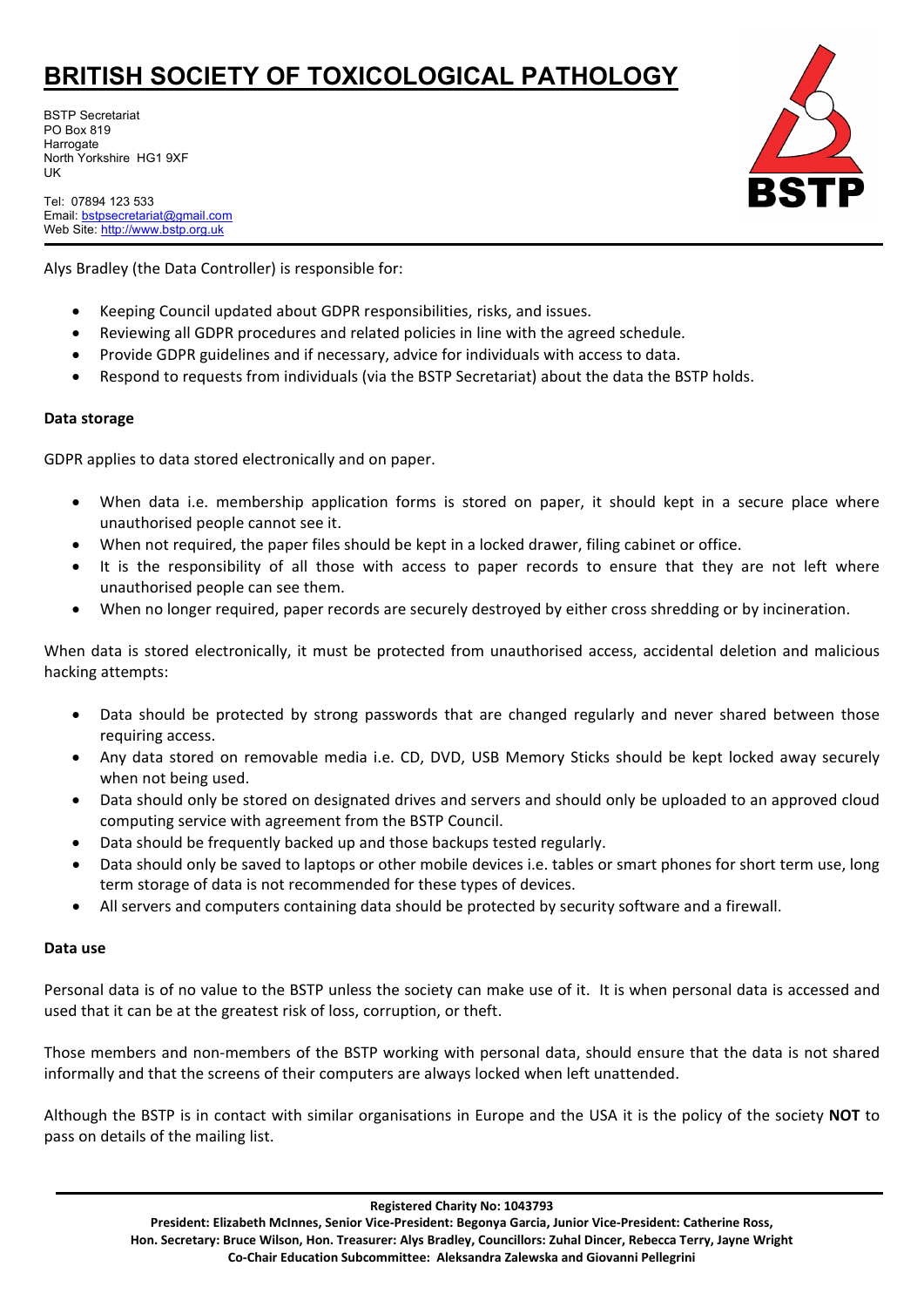BSTP Secretariat PO Box 819 **Harrogate** North Yorkshire HG1 9XF UK



Tel: 07894 123 533 Email: [bstpsecretariat@gmail.com](mailto:bstpsecretariat@gmail.com) Web Site: http://www.bstp.org.uk

For those members subscribing to online or print versions of the journal, Toxicologic Pathology, when taking out the initial subscription BSTP members are made aware that their subscriber information will be released to the STP and the Publisher to assist with distribution of the journal and that the BSTP will disclose only the minimum amount of information required for the Publisher's purposes. The BSTP have a Memorandum of Understanding (MOU) in place with the STP and the STP contract confirms that with the current and any future publisher they will stipulate that details of BSTP members must not be distributed to third parties and will be used solely for the purpose of delivery of issues of the journal. The Publisher will hold the subscriber lists in confidence and shall not utilise or disclose the subscriber lists except to the extent required to perform its obligations and exercise its rights, without the prior written consent of the BSTP.

#### **Data accuracy**

The law requires that the BSTP take reasonable steps to ensure data is kept accurate and up to date.

It is the responsibility of those members and non-members of the BSTP working with personal data to take reasonable steps to ensure data is kept accurate and up to date:

- Data will be held in as few places as necessary, additional data sets should not be created or held unnecessarily.
- Every opportunity should be taken to ensure that the data is kept up to date i.e. via meeting registration forms and membership renewal paperwork.
- The BSTP will make it easy for data subjects to update the information the society holds i.e. by means of an email to the BSTP Secretariat or any member of Council.
- Data will be updated as soon as inaccuracies are discovered i.e. if an email is returned 'undelivered' then the email address details will be removed from the database and, where necessary Council informed.

#### **Access requests**

All individuals who are the subject of personal data held by the BSTP are entitled to:

- Ask what information the society holds about them and why.
- Ask how to gain access to it.
- Be informed as to how to keep the data up to date.
- Be informed how the society is meeting its data protection obligations.

If an individual contact the BSTP requesting this information, this is called a **subject access request**:

- Subject access requests from individuals should be made by email and addressed to the Data Controller at **[bstpsecretariat@gmail.com](mailto:bstpsecretariat@gmail.com)**.
- The Data Controller (assisted by the BSTP Secretariat) should verify the identity of anyone making a subject access request before handing over any information.
- The Data Controller (assisted by the BSTP Secretariat) will aim to provide the relevant information within 14 days and there is no charge for the information.